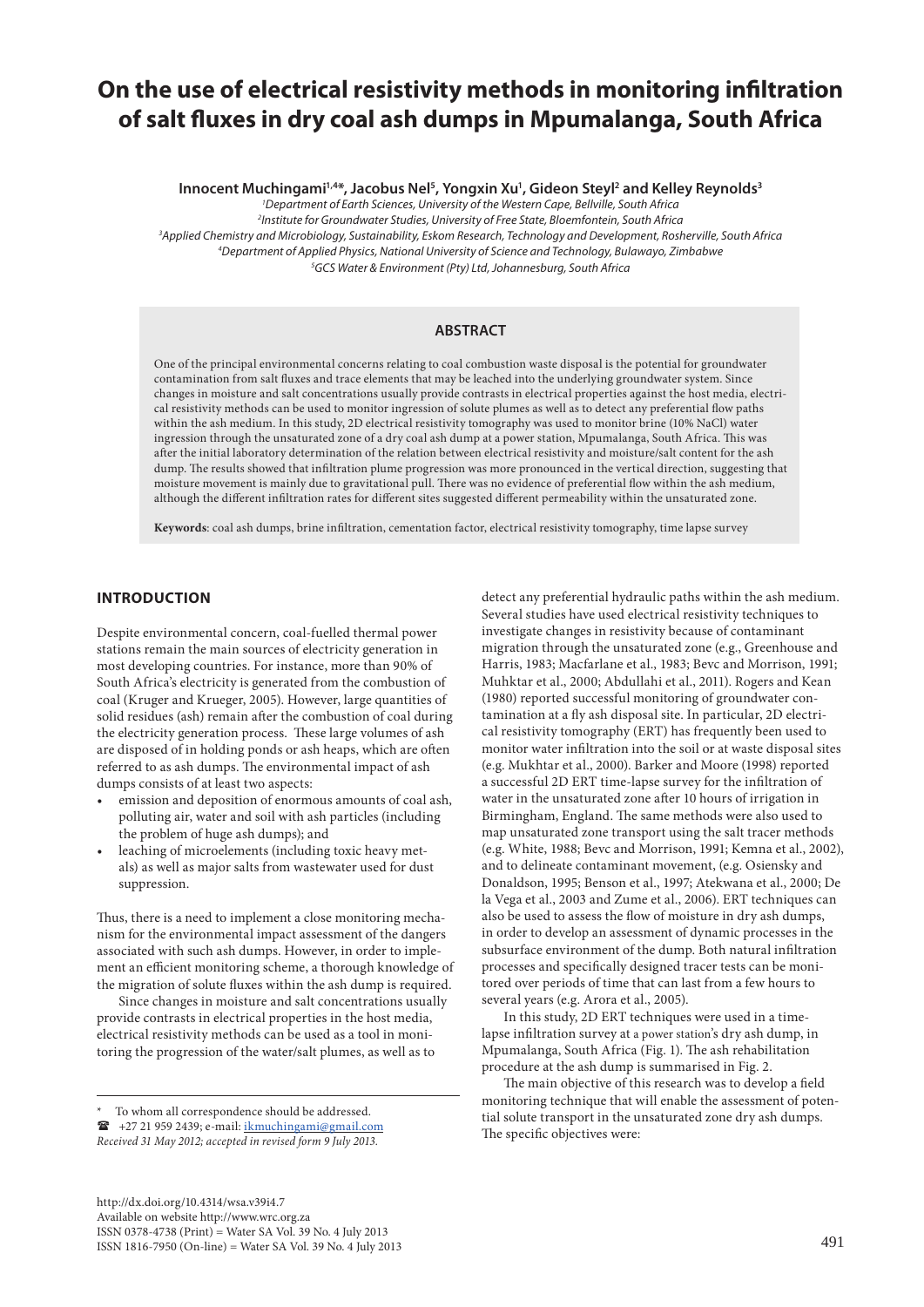

*Figure 1 (left) Location of the ash dump*

*Figure 2 (below) The procedure of dry ash treatment*



- to investigate the relationship between moisture content and electrical resistivity of the ash medium;
- to use electrical resistivity to monitor the infiltration pattern of injected brine water within the unsaturated zone of the ash dump;
- to investigate the main mechanisms of infiltration and potential contaminant transport in the ash dump; and
- to relate these patterns to the assessment of the flow paths for salt leachates into the ash dump.

## **MATERIALS AND METHODS**

## **Correlation of electrical resistivity with salinity and moisture content**

Electrical resistivity is often used to monitor salt leachate flow in coal ash dump, on the basis of a decrease in resistivity with leachate flow. Recently, the ERT method has proved to be efficient in monitoring moisture distribution during leachate flow at waste disposal sites (Moreau et al., 2003; Rosqvist et al. 2003; Guerin, 2004). However, no general relationship

between electrical resistivity and moisture content has been reported for the coal ash medium, although Kean et al. (1987) showed that electrical resistivity techniques can be used to monitor leachate flow in dry ash dumps. Knowledge of the variation of electrical resistivity with salinity and moisture content of the ash medium is critical in assessing the suitability of the electrical methods in monitoring leachate flow in the ash medium.

Electrical resistivity is a function of textural and structural characteristics and is particularly sensitive to the water content of the geological formation (Arora and Shakeel, 2010). It is usually dependent on the degree of water saturation, amount of dissolved solids, content of the organic matter, grain shape of the matrix medium, and the mineral content of the soil or material forming the matrix medium. The fundamental empirical relationship for interpreting electrical resistivity measurements in the subsurface was developed by Archie (1942) when addressing the effects of saturation on the resistivity responses of unconsolidated materials by suggesting that resistance drops with increased water content according to an inverse power law (Eq. (1)):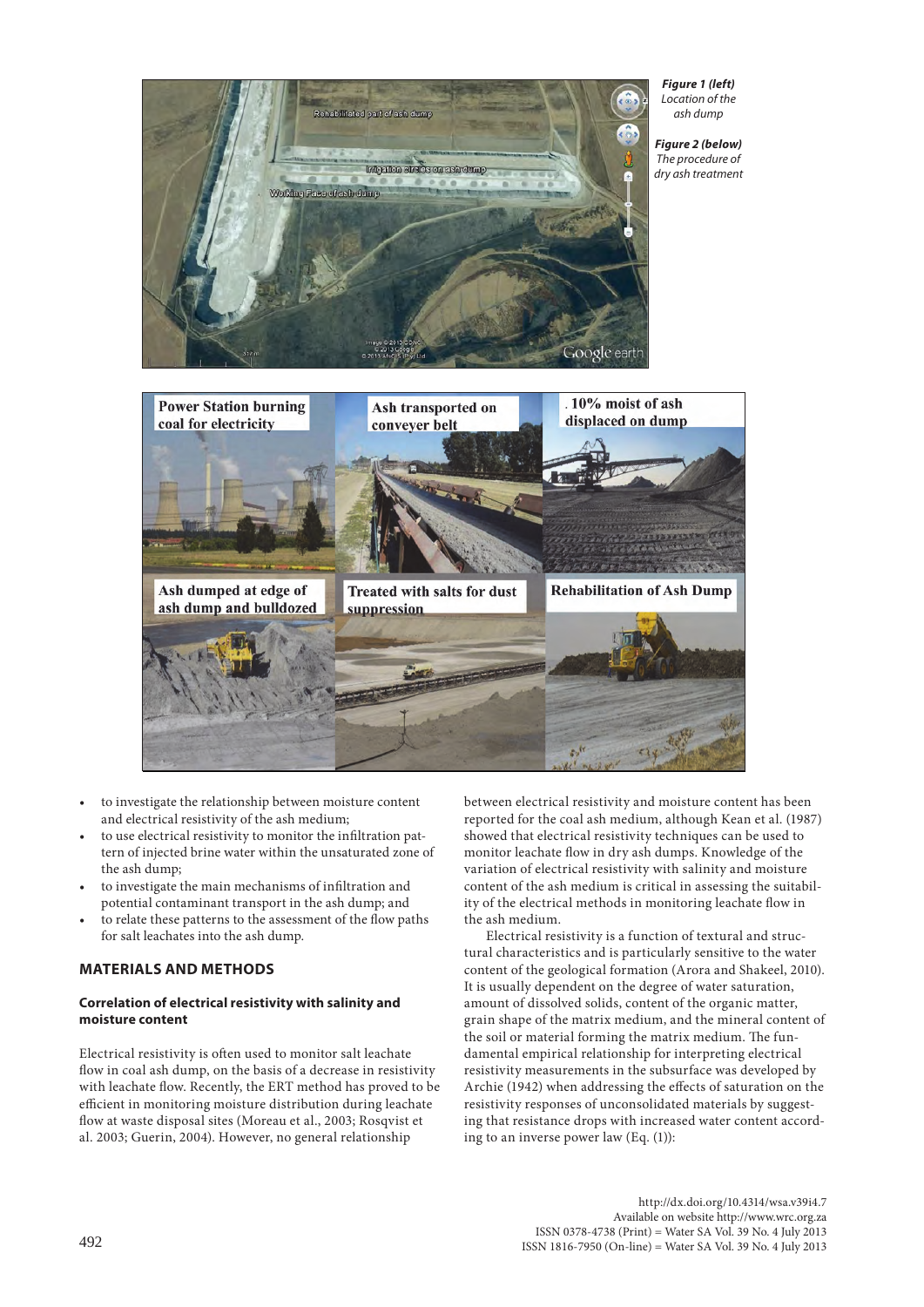

*Figure 3 Experimental set-up for determining the variation of electrical resistivity (conductivity) with salt and moisture content*



*Figure 4 Experimental variation of electrical resistivity with water/salt content*

where:

 $\rho$  is the measured resistivity of the ash medium  $\rho_w$  is the pore water resistivity of the infiltrating water ф is the porosity (volumetric fraction of the medium filled with fluid)

*a* and *m* are two empirical parameters (Keller and Frischknecht, 1966)

The parameter, *m*, known as the cementation exponent, describes the inter-connectedness of the medium pore properties, and usually takes values of between 1 and 5 (Glover, 2010). Archie's law allows the correlation of electrical resistivity with saturation and porosity for the ash medium. The main procedure for establishing whether the electrical behaviour of a material is suitable for application of electrical resistivity methods is by establishing if its cementation factor falls within the ranges specified for Archie's law to hold. Grellier et al. (2005) showed that, in terms of soil moisture content, Archie's law can be reduced to Eq. (2):

$$
\rho = \alpha \rho_w \theta_w^{-m} \tag{2}
$$

where:

 $\theta$  is the gravimetric moisture content of the medium  $\alpha$  is a parameter that includes the bulk density of the medium

http://dx.doi.org/10.4314/wsa.v39i4.7 Available on website http://www.wrc.org.za ISSN 0378-4738 (Print) = Water SA Vol. 39 No. 4 July 2013 ISSN 1816-7950 (On-line) = Water SA Vol. 39 No. 4 July 2013 493

The moisture content of the medium is determined using the standard formulae suggested in Bowles (1992) (Eq. (3)):

$$
\theta_{w} = \frac{M}{M_{t}} \tag{3}
$$

where:

*M* is the dry mass of the sample  $M_{\rm t}$  is the total mass of the wet sample

Variation of electrical resistivity with moisture content was achieved by determining the electrical conductance of each sample for which moisture content had previously been determined (Fig. 3). To ensure consistent results, the experimental procedure was also repeated using brine water used for ash irrigation.

The measured electrical conductivity values were converted to electrical resistivity (1/conductivity) and plots of variation of resistivity with moisture content for both still water and brine water were produced (Fig. 4). The value for the cementation exponent of the ash medium was then empirically determined from the plots.

The results suggested an inverse power relation between electrical resistivity and both moisture and brine saturation content (Eqs. (4) and (5)) with the power exponent representing the cementation factor for the ash medium: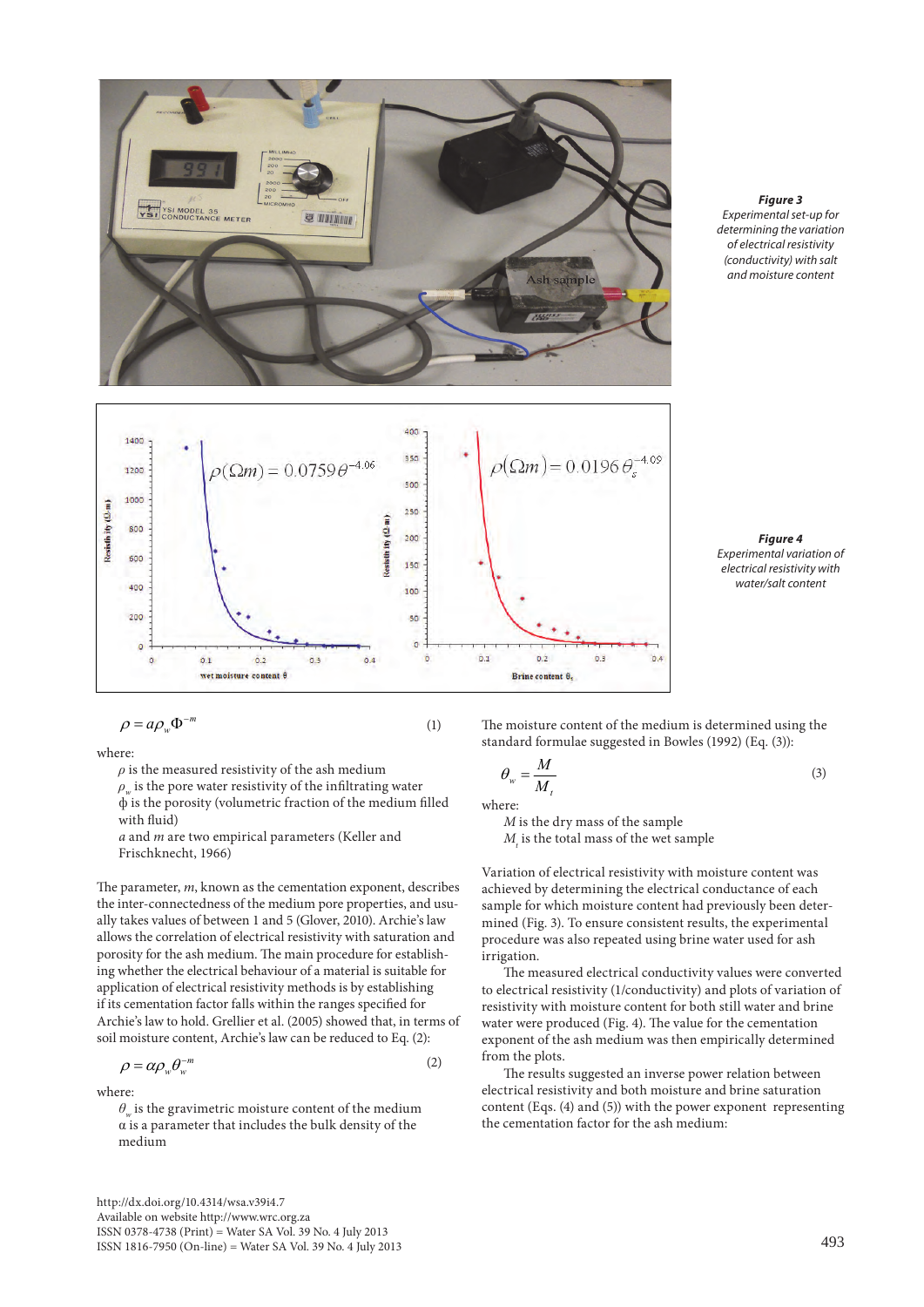$$
\rho_w(\Omega m) = 0.0759 \theta^{-4.061}
$$
\n(4)

and:

$$
\rho_s(\Omega m) = 0.0196\theta^{-4.096} \tag{5}
$$

Such a high cementation factor is often associated with a medium with pore spaces that are less well connected (Tiab and Donaldson, 1996). This is in agreement with the conditions in the coal ash medium which are created by the pozzolanic reactions responsible for the partial cementation observed in the ash dump.

Tiab and Donaldson (1996) suggested that for a medium to meet the minimum conditions for application of Archie's law, the cementation factor should be between 1 and 5. As such, the ash medium matrix is in agreement with Archie's conditions and electrical-resistivity geophysical methods can be used as a reliable tool in characterisation of the transport properties of the ash dump.

### **Time-lapse infiltration survey using electrical resistivity tomography (ERT)**

Time-lapse infiltration experiments were conducted on the ash dump and 2D electrical resistivity methods were used to monitor the rate of brine ingression through the unsaturated zone of the ash dump. The resistivity data acquisition system used for this survey was the ABEM Lund Imaging System (Dahlin, 1996) which uses an ABEM SAS 4000 terrameter and ES 10-64 switching unit, with 60 standard stainless steel electrodes and 4 multi-core cables with 20 electrode connection points for each cable.

The electrical resistivity method consists of injecting an electrical current (*I*) through two metallic electrodes and measuring the potential difference  $(\Delta V)$  between two other electrodes. The apparent resistivity  $(\rho_a)$  is given by the following relationship (Dahlin, 2001):

$$
\rho_a = K \frac{\Delta V}{I} \tag{6}
$$

where:

*K* is a geometrical factor which only depends on electrode position. Ρ*<sup>a</sup>* is the ratio of the potential obtained in situ with a specific array and a specific injected current to that which will be obtained with the same array and current for a homogeneous and isotropic medium of 1 Ωm resistivity.

The apparent resistivity measurements provide information about resistivity for a medium whose volume is proportional to the electrode spacing (Fig. 5).

The Wenner long and short measurement protocol, with an electrode spacing of 1 m for the long and 0.5 m for the short spacing, was employed for the survey so as to ensure that the field resistivity data were acquired with a high spatial resolution. In this protocol, the inner electrodes have a spacing equivalent to half the standard Wenner electrode separation, *a*, thereby ensuring a dense measuring network on the central region of the profile. A low-frequency (50 Hz) alternating current of 100 mA was used as the input current. The multicore cable was connected to a switching unit cascaded to a laptop computer (Fig. 6). The automatic data acquisition system made it possible to collect dense data sets for the survey. The sequence in which measurements are made, the type of electrode array that was being used for taking the measurements, and the value of the input current were entered on the switching unit of the



*Figure 5 Basic concept of electrical resistivity subsurface measurement (adopted from Sharma, 1997)*

switching unit. The time-lapse monitoring was conducted for a period of 48 h and the electrodes were left undisturbed with the same cable sequence being maintained during the whole survey (Fig. 6). ERT measurements were done at different time intervals of the survey. After 24 h, an additional 2  $m<sup>3</sup>$  of brine water was added into the trench in order to assess the effect of the volume of infiltrating brine on the rate of progression of the moisture plume through the unsaturated zone.

The apparent resistivity values were inverted using the time-lapse approach based on cross models implemented in the RES2DINV inversion software (Loke, 2000). The basis of a cross model is the use of an inverted model from a base dataset as the reference model for later datasets. Changes in subsurface resistivity were computed by using the apparent resistivity changes to ensure that changes in inverted resistivity values were only due to changes in apparent resistivity values. The inversion routine used is based on the smoothness constrained least squares technique (Loke and Barker, 1996). The program automatically creates a 2D model by dividing the subsurface into rectangular blocks, and chooses optimum inversion parameters for the data, which include the damping factor, vertical to horizontal flatness filter ratio, convergence limit and number of iterations. The resistivity of the model blocks is adjusted iteratively until the calculated apparent resistivity values of the model agree with the actual measurements.

Since time-lapse measurements are performed, changes in ERT images with time could easily be assessed by subtraction of pixel-by-pixel values from some background image. The model obtained from the first data set was used as a reference model for all of the later data sets. The least-squares smoothness constraint option was used to ensure that the differences in the model resistivity varied in a smooth manner. The data from time-lapse surveys conducted at different times was therefore inverted independently and the changes in the subsurface resistivity values were then determined by comparing the model resistivity values obtained from the inversions of an initial data set and the later time data and presented as the percentage change in the model resistivity. The inversion of the data sets was carried using a joint inversion technique where the model obtained from the initial technique was used to constrain the inversion of the later resistivity model (as described in Loke, 1999).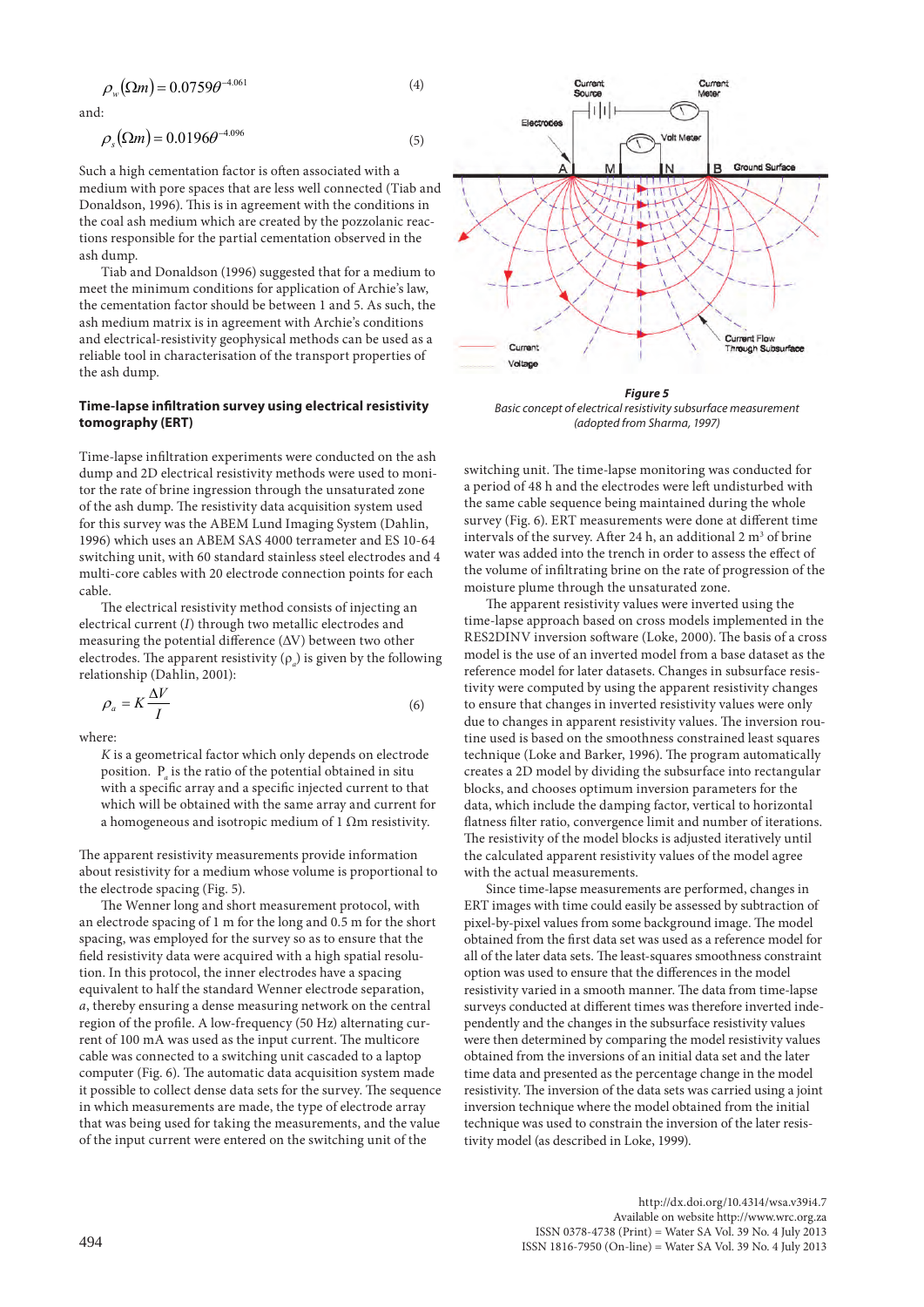

#### *Figure 6*

*A description of the experimental procedure; (a) the initial laying of the steel electrodes, in preparation for the survey using the ABEM Lund Imaging System and cables shown in (b). The infiltration pit was dug in (c) and an initial 2m3 of brine water allowed to infiltrate as shown in (d).* 

## **RESULTS AND INTERPRETATION**

The distribution of the infiltrating brine in the subsurface of the ash dump was not very clear from a direct comparison of the inverse resistivity models alone; hence the percentage change in the subsurface resistivity of the subsequent models was used to show the ingression of the plume (Fig. 7). The first set of results obtained after 1.5 h from the start of the infiltration experiment showed that the plume had progressed to depths below 0.9 m (Fig. 7).

The models on the left in Fig. 7 represent the inverse model pseudo-sections taken at specific times as the plume was progressing in the ash dump, and the models on the right represent the percentage change in resistivity of that particular resistivity model with respect to the initial resistivity model. The percentage change models show areas of slight change (anomalies) on the flanks of the model. These spurious changes can be regarded as the result of noise or minute measuring fluctuations in the later time surveys. By using a time-constrained weighting scheme suggested in Loke (1999), these changes would be reduced at the expense of increasing the RMS misfit between the calculated and measured data.

Although plume migration started shortly after the brine injection into the ash, the overall plume spreading behaviour was less pronounced, suggesting smaller unsaturated hydraulic conductivity values for the ash dump. The respective depths of the wetting front were plotted against survey time in order to obtain the infiltration rates (Fig. 8).

The infiltration rate was obtained by considering the method of an anisotropic model proposed in Amoozegar (1992). Using this approach, the vertical infiltration (*I*) rate is based on the centre-of-mass motion per Eq. (7):

$$
I (m/day) = gradient x 24 hours = 0.045 x 24
$$
  
= 1.33 m/day (7)

As described earlier, an additional  $2 \text{ m}^3$  of brine water was poured into the infiltration trench in order to observe the effects of the volume of brine on the rate of progression of the moisture plume. The rate of progression of this plume increased abruptly soon after the addition of the extra brine, such that it had progressed to depths well below 6 m within a time interval of 42 h from the start of the survey (Fig. 9).

After the addition of the extra brine, the infiltration rate was calculated using Eq. (7) as *I*= 3.85 m/day. This sudden increase in infiltration rates suggested that the field capacity of the ash dump had been exceeded and brine water was infiltrating at a much faster rate. Field capacity is the maximum amount of water that a soil or rock can hold, by capillary action, before the water is drawn away by gravity. However, the infiltration was most pronounced in a vertical direction, indicating that gravity is the main driver of moisture and solute transport in the ash dump.

## **CONCLUSIONS**

Changes in resistivity were correlated to changes in moisture content during moisture and salt leachate ingression for a coal ash medium, and the relationship was successfully used to evaluate the conductivity of fluid through the ash dump. The high cementation factor obtained for the ash medium is generally associated with a medium with pore spaces that are less well connected (Tiab and Donaldson, 1996). The experimental results offered information on the use of resistivity methods as a suitable tool for monitoring moisture and salt flow in the ash dump. Twodimensional electrical resistivity profiles assisted in the elucidation of flow paths and brine dispersion in the ash dump.

Solute infiltration in the ash dump was estimated by considering the distance travelled by the brine plume over the time spanned by the investigations. Vertical infiltration is more pronounced than horizontal infiltration, indicating that gravity effects are the main forces behind brine infiltration, especially when the field capacity of the ash dump has been exceeded. The results offer no evidence of preferential flow, suggesting that the unsaturated zone of dry ash dumps is homogeneous. The results of the study are useful in the development of suitable hydrological models which could be used to obtain estimates of the spatial progression of any salt plumes through the ash medium, thereby assisting in assessing the potential pollution of both surface water and groundwater bodies within the influence of the ash dump.

## **ACKNOWLEDGEMENTS**

The authors are grateful to ESKOM Holdings, who provided support in carrying out the field work.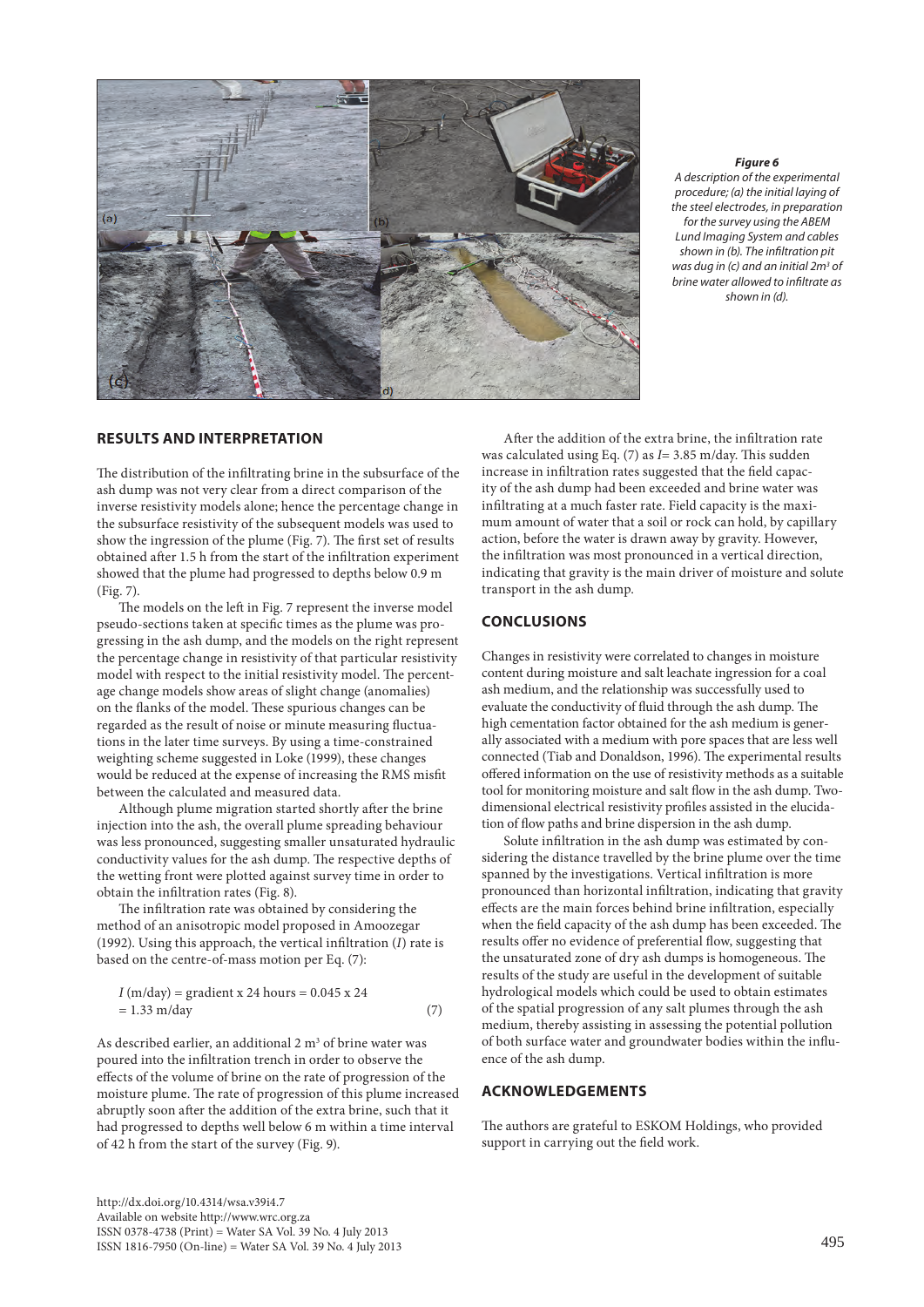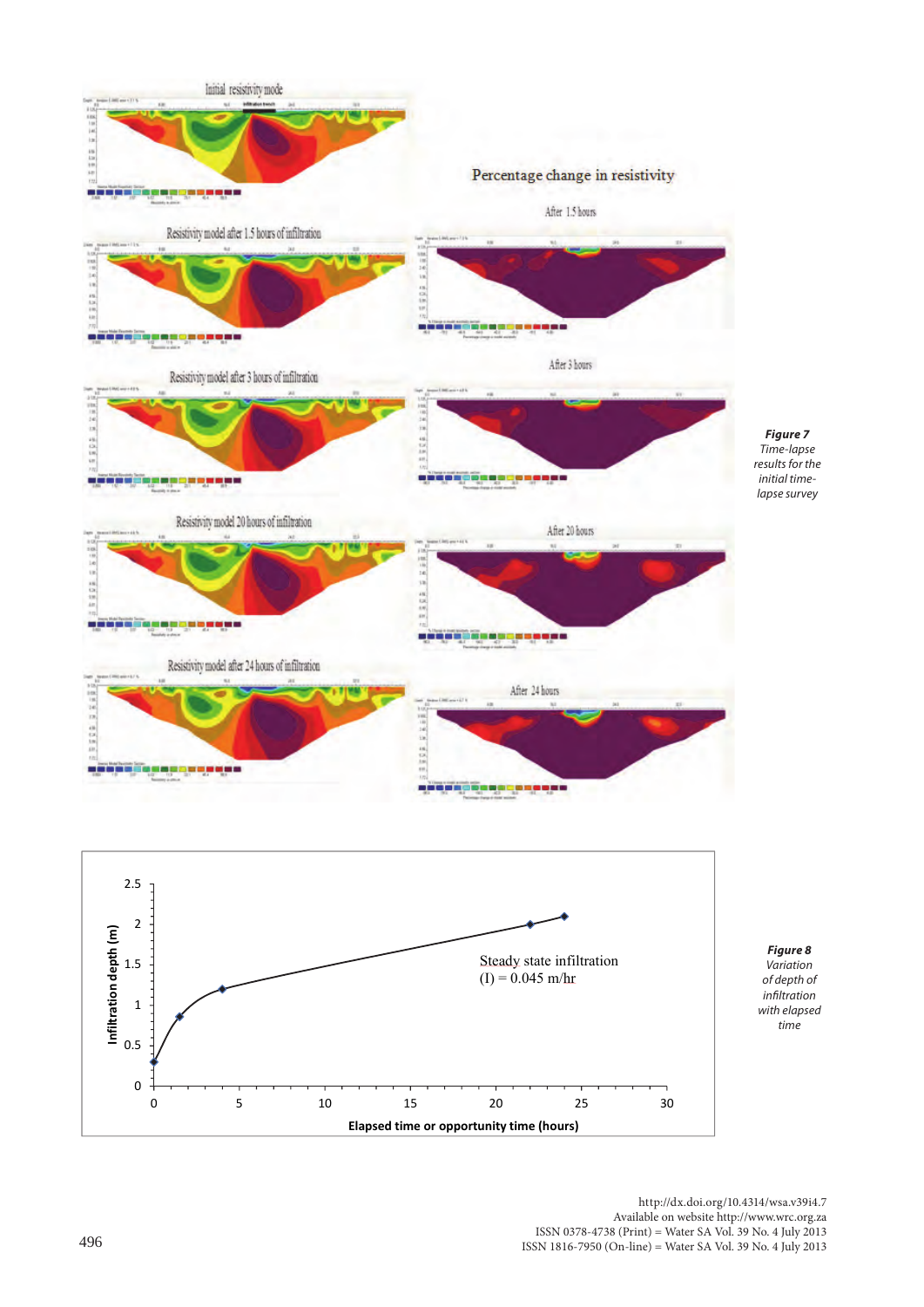

*Figure 9 Results of the timelapse infiltration survey results for Site 1 after adding more brine*

# **REFERENCES**

- ABDULLAHI NK, OSAZUWA IB and SULE PO (2011) Application of integrated geophysical techniques in the investigation of groundwater contamination: A case study of municipal solid waste leachate. *Ozean J. Appl. Sci.* **4** (1) 7–25.
- AMOOZEGAR A (1992) Compact constant head permeameter: A convenient device for measuring hydraulic conductivity. In: Topp GC, Reynolds WD and Green RE (eds.) Advances in Measurement of Soil Physical Properties: Bringing Theory into Practice. SSSA Special Issue **30** SSSA, Madison. 31–42.
- ARCHIE GE (1942) The electrical resistivity log as an aid in determining some reservoir characteristics, *Trans. Am. Inst. Min. Met. Eng.*  **146** 54–61.
- ARORA T and SHAKEEL A (2010) Electrical structure of an unsaturated zone related to hard rock aquifer. *Res. Comm. Sci.* **99** (2) 216–220.
- ARORA T, KRISHNAMURTHY NS, and AHMED S (2005) TLERT to decipher the unsaturated zone. *International Conference on Hydrological Perspectives for Sustainable Development Vol 2*, 23–25 February 2005, IIT, Roorkee. Allied Publishers, Mumbai. 846–852.
- ATEKWANA EA, SAUCK WA and WERKEMA J (2000) Investigations of electrical signatures at a contaminated site. *Appl. Geophys.* **44** (2–3) 167–180.
- BARKER R and MOORE J (1998) The application of time-lapse electrical tomography in groundwater studies. *The Leading Edge* **17** 1454–1458.
- BENSON AK, PAYNE KL and STUBBEN MA (1997) Mapping groundwater contamination using DC resistivity and VLF geophysical methods – A case study. *Geophysics* **62** 80–86.
- BEVC D and MORRISON HF (1991) Borehole-to-surface electrical resistivity monitoring of a salt water injection experiment. *Geophysics* **56** 769–777.
- BOWLES JE (1992) *Engineering Properties of Soils and their Measure*ments (4<sup>th</sup> edn.). McGraw-Hill, New York.
- DAHLIN T (2001) The development of DC resistivity imaging techniques. *Comput. Geosci.* **27** (9) 1019–1029.
- DAHLIN T (1996) 2D resistivity surveying for environmental and

engineering applications. *First Break* **14** 275–284.

- DE LA VEGA M, OSELLA A and LASCANO E (2003) Joint inversion of Wenner and dipole-dipole data to study a gasoline-contaminated soil. *Appl. Geophys.* **54** (1–2) 97–109.
- GLOVER PWJ (2010) A generalized Archie's law for n phases. *Geophysics* **75** (6) 85–91.
- GREENHOUSE JP and HARRIS RD (1983) Migration of contaminants in groundwater at a landfill: A case study: 7. DC, VLF, and inductive resistivity surveys. *J. Hydrol.* **63** 177–197.
- GRELLIER S, BOUYE JM, GUERIN R, ROBAIN H and SKHIRI N (2005) Electrical Resistivity Tomography (ERT) applied to moisture measurements in bioreactor: principles, in situ measurements and results. *Proc. International Workshop on Hydro-Physico-Mechanics of Landfills*, 21–22 March 2005, Grenoble, France.
- GUERIN R (2004) Leachate recirculation: moisture content assessment by means of a geophysical technique. *Waste Manage.* **24** (8) 785–794.
- KEAN WF, WALTER MJ and LAYSON HR (1987) Monitoring moisture migration in the vadose zone with resistivity. *Groundwater* **25**  562–571.
- KELLER GV and FRISCHKNECHT FC (1966) *Electrical Methods in Geophysical Prospecting* (1st edn.). Pergainon, Oxford.
- KEMNA A, KULESSA B and VEREECKEN H (2002) Imaging and characterization of subsurface solute transport using electrical resistivity tomography (ERT) and equivalent transport models. *J. Hydrol.* **267** 125–146.
- KRUGER RA and KRUEGER JE (2005) Historical development of coal ash in South Africa. *Proc. 2005 World of Coal Ash (WOCA),* 11–15 April 2005, Lexington, USA.
- LOKE MH (2000) Rapid 2-D Resistivity & IP inversion using the least squares method. Geoelectrical Imaging 2D & 3D GEOTOMO SOFTWARE practical manual. URL: [www.geoelectrical.com](http://www.geoelectrical.com) (Accessed 6 May 2011).
- LOKE MH (1999) Time lapse resistivity imaging inversion. *Proc. 5th Meeting of the EEGS European Section,* 6–9 Sept. 1999, Budapest, Hungary.
- LOKE MH and BARKER RD (1996) Rapid least-squares inversion of apparent resistivity pseudosections using quasi-Newton method. *Geophys. Prospectus* **44** 131–152.

http://dx.doi.org/10.4314/wsa.v39i4.7 Available on website http://www.wrc.org.za

ISSN 0378-4738 (Print) = Water SA Vol. 39 No. 4 July 2013 ISSN 1816-7950 (On-line) = Water SA Vol. 39 No. 4 July 2013 497